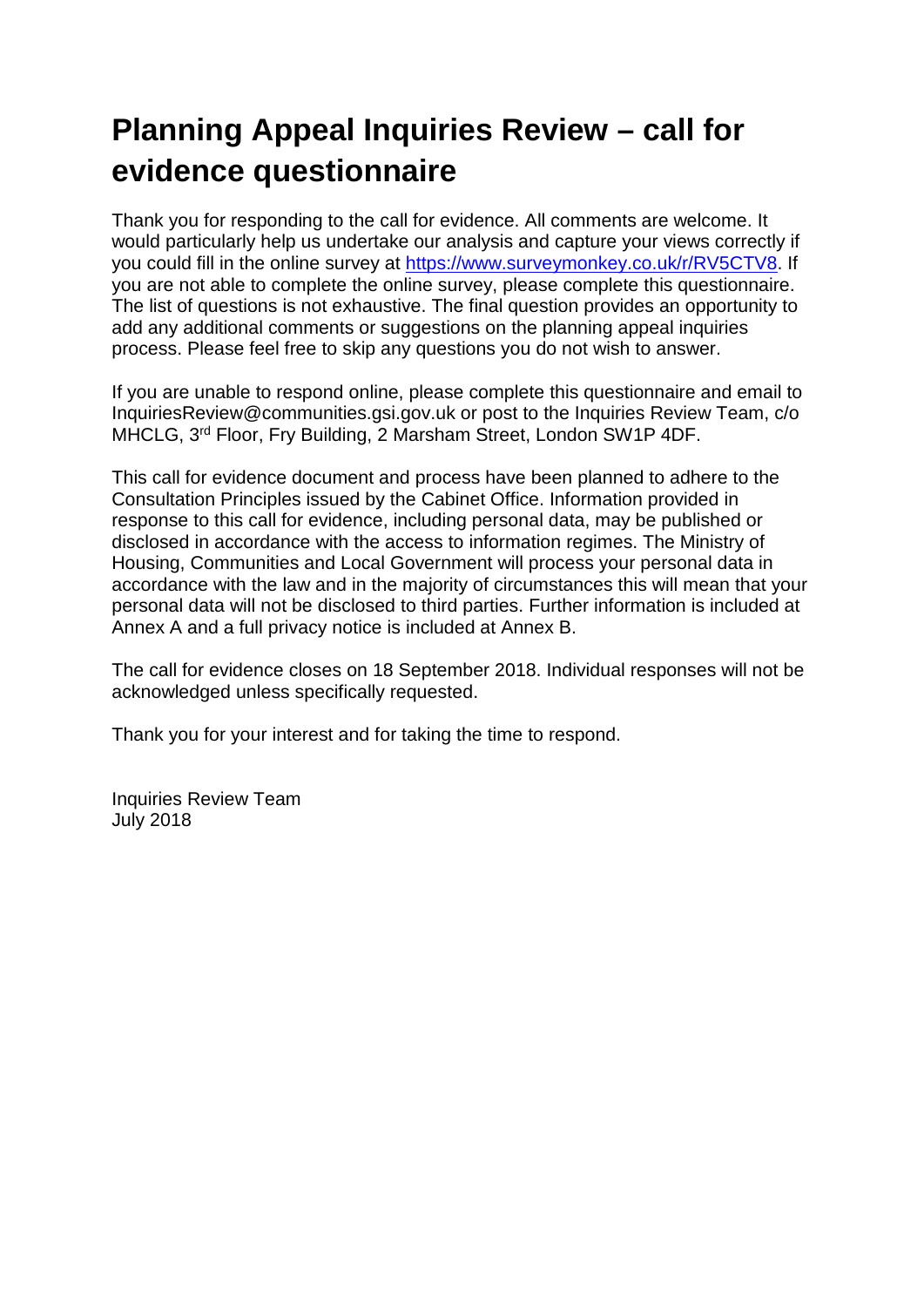#### **About you**

#### Q1. **Contact details**

| Name                                 | Joe O'Donnell                     |
|--------------------------------------|-----------------------------------|
| Organisation (if applicable)         | The Heritage Alliance             |
| Role in organisation (if applicable) | <b>Policy and Communications</b>  |
| Address                              | 5-11 Lavington St, London         |
| Post code                            | SE <sub>1</sub> ONZ               |
| Email address                        | Policy@theheritagealliance.org.uk |

#### Q2. **Is this an organisational or personal response?**

| Organisational | 'ersonal |
|----------------|----------|
|                |          |

#### Q3. **Who are you?**

| Developer                     |   |
|-------------------------------|---|
| <b>Planning Consultant</b>    |   |
| Lawyer                        |   |
| Local planning authority      |   |
| Community group               |   |
| Non-governmental organisation | Χ |
| <b>Statutory consultee</b>    |   |
| Private individual            |   |
| Construction company          |   |
| Professional organisation     |   |
| <b>Planning Inspector</b>     |   |
| Other (please specify)        |   |

#### Q4. **What role have you had at an inquiry in the last five years?**

Please select the one or more boxes that best describe your usual role(s) at an inquiry over the last five years

| Role in inquiries           | Expert<br>witness / or<br>given<br>evidence in<br>person at<br>inquiry | Legal<br>representative | Submitted written<br>representations/<br>evidence | Observer |
|-----------------------------|------------------------------------------------------------------------|-------------------------|---------------------------------------------------|----------|
| Appellant                   |                                                                        |                         |                                                   |          |
| Local planning<br>authority |                                                                        |                         |                                                   |          |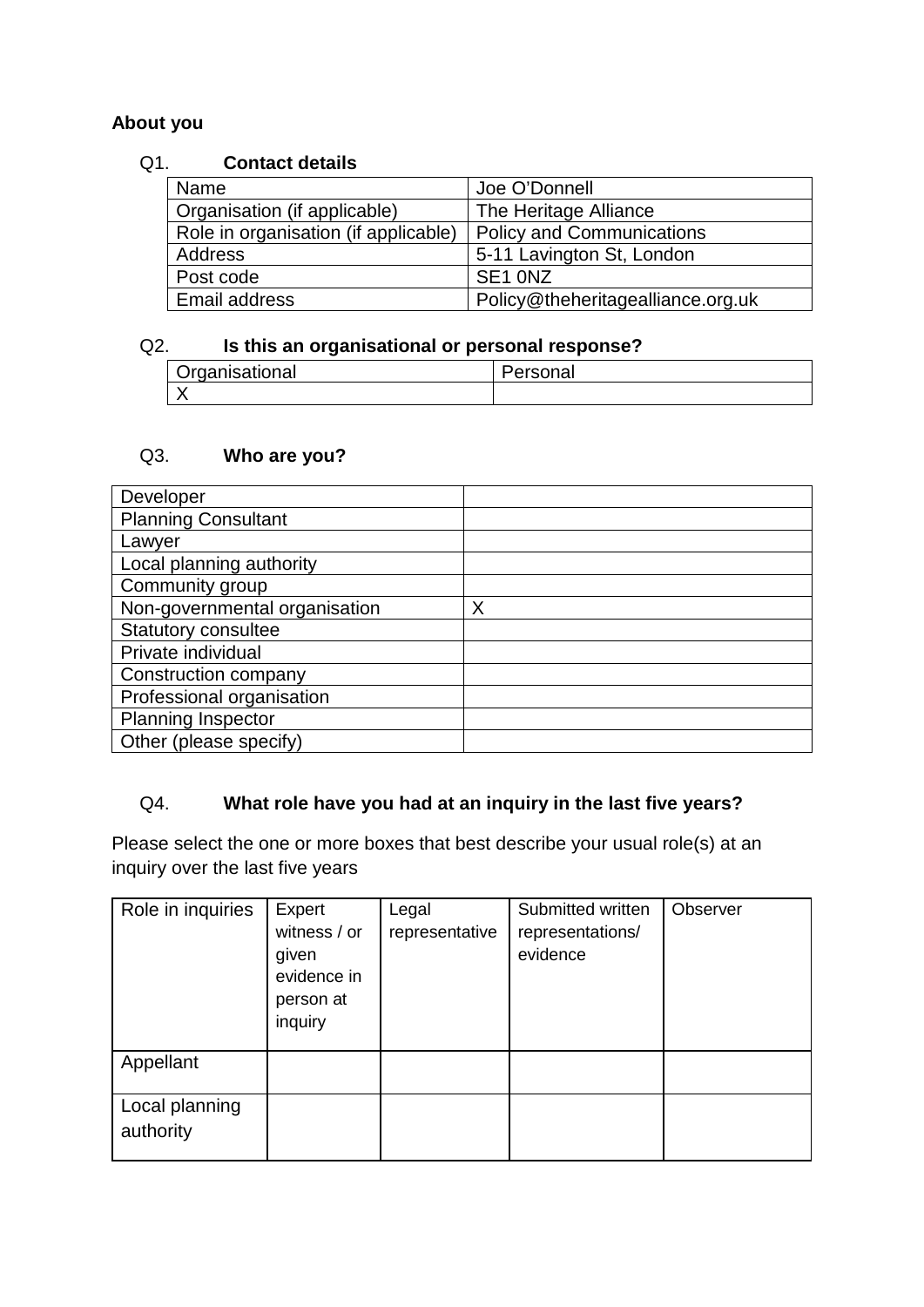| Rule 6 party <sup>1</sup>                                 |   |   |   |
|-----------------------------------------------------------|---|---|---|
| Community<br>group / non-<br>governmental<br>organisation |   |   |   |
| Statutory<br>consultee                                    |   |   |   |
| Private<br>individual                                     |   |   |   |
| Other                                                     | Χ | X | X |

**If "other" please add description here: …**We represent the views of our heritage sector members who will have taken various roles in planning inquiries.**…………………………**

#### Q5. **How many inquiries have you been involved in?**

| Number of   0<br>inquiries | $1 - 2$ | $3-5$ | $6 - 10$ | More than<br>10 |
|----------------------------|---------|-------|----------|-----------------|
| involved in                |         |       |          |                 |
| Please<br>select           |         |       |          |                 |

<span id="page-2-0"></span><sup>&</sup>lt;u>.</u> *<sup>1</sup> A rule 6 party is any person (apart from the appellant and local planning authority), who has notified the Secretary of State (Planning Inspectorate) of an intention or wish to appear at an inquiry*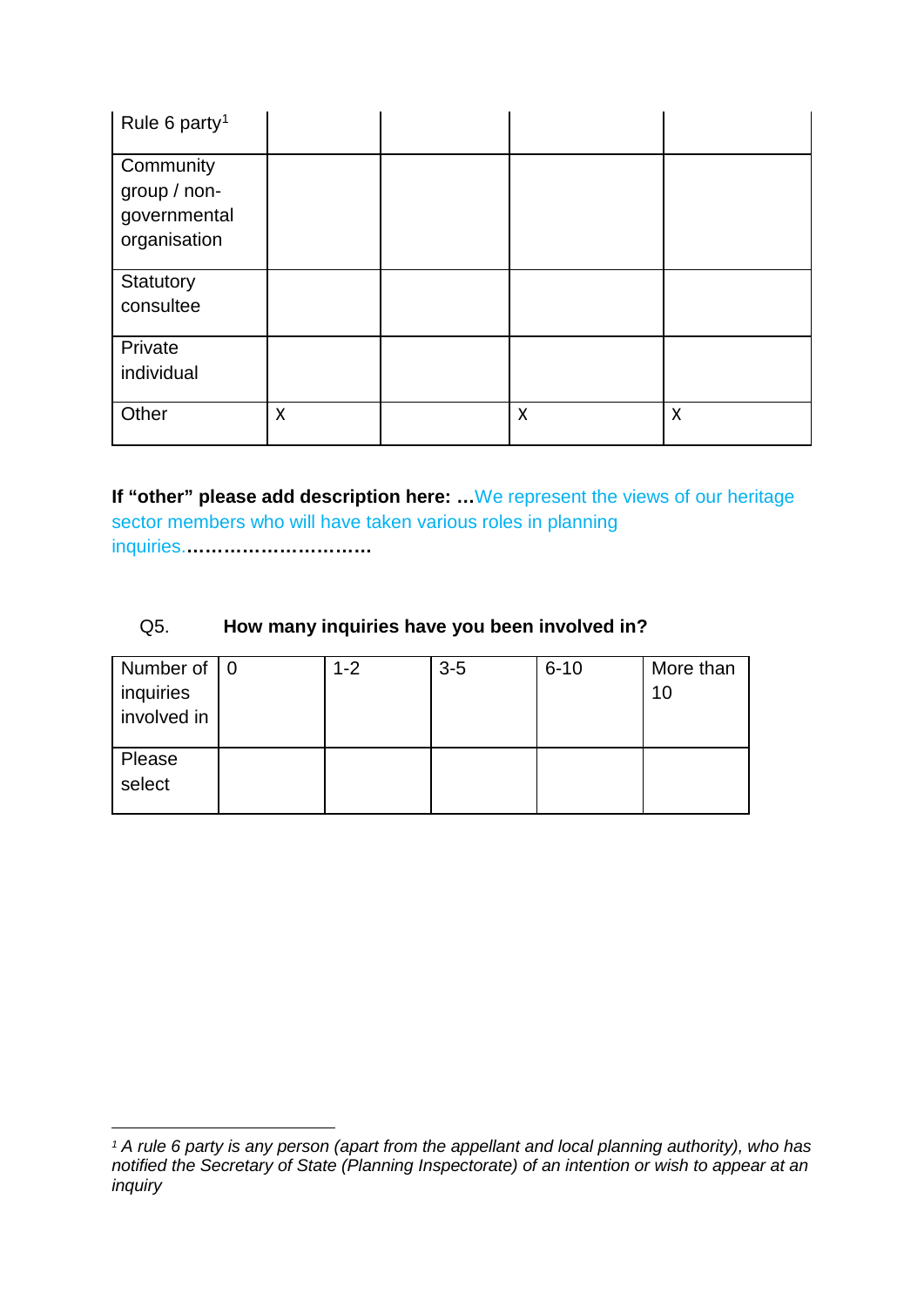#### **VIEWS ON THE OVERALL PLANNING APPEAL INQUIRIES PROCESS**

#### Q6. **What do you value most about the planning appeal inquiries process compared to written representations or hearings?**

|                            | Important    | Quite<br>important | Neutral                   | Not very<br>important | Unimportant |
|----------------------------|--------------|--------------------|---------------------------|-----------------------|-------------|
| Ability for all parties to |              |                    | $\boldsymbol{\mathsf{x}}$ |                       |             |
| meet face to face          |              |                    |                           |                       |             |
| Ability to present         | X            |                    |                           |                       |             |
| evidence orally            |              |                    |                           |                       |             |
| Ability to cross examine   | $\mathsf{x}$ |                    |                           |                       |             |
| witnesses                  |              |                    |                           |                       |             |
| More time to prepare all   |              |                    | X                         |                       |             |
| the evidence               |              |                    |                           |                       |             |
| Ability for detailed       | X            |                    |                           |                       |             |
| consideration of potential |              |                    |                           |                       |             |
| impacts of a               |              |                    |                           |                       |             |
| development                |              |                    |                           |                       |             |
| Ability to consider        | X            |                    |                           |                       |             |
| complex issues             |              |                    |                           |                       |             |
| Ability of local community | X            |                    |                           |                       |             |
| to be heard                |              |                    |                           |                       |             |
| Other factor(s) - please   |              |                    |                           |                       |             |
| specify                    |              |                    |                           |                       |             |

#### Q7. **What aspects of the current inquiry process work well?**

The current time period to enable third parties to submit a response should not be cut as part of the inquiry's aim of halving current end to end procedure times. However, more to be done to address the inequality of arms between parties. For example, could third parties receive notification immediately, so they can start preparing. Could this be done electronically?

#### Q8. **What aspects of the current inquiry process don't work well?**

*NB in the next section of the questionnaire we look at each stage in the process in turn, so if your concern is about process then it may be easier to make the point below.*

Third parties' inability to appeal planning decisions is increasingly problematic.

The decreasing amount of heritage expertise in LPA's increases the risks of decision being made in relation to applications dealing with heritage assets which do not comply with national and local heritage protection policies.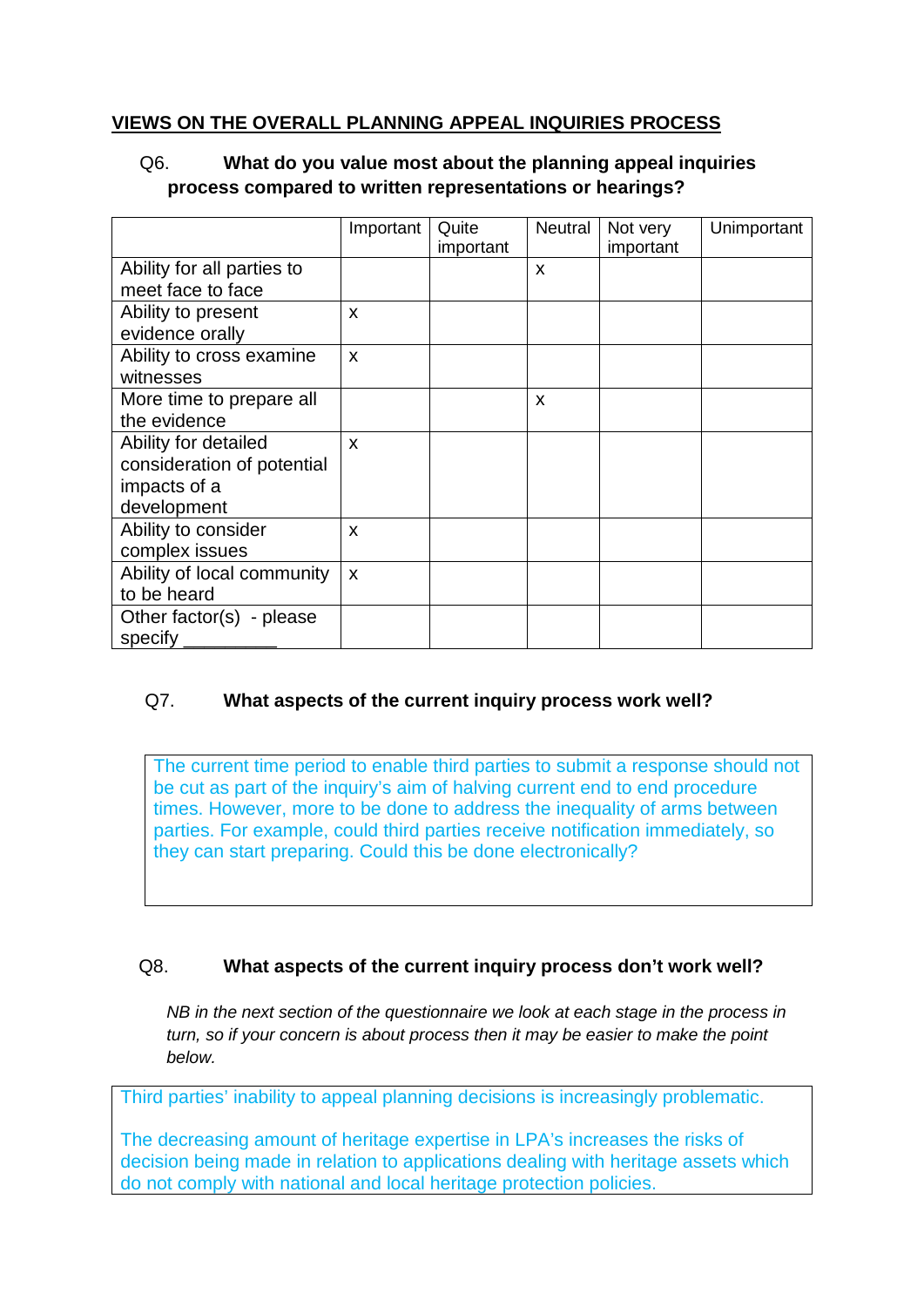Despite this, no appeal is possible by third parties wanting to prevent harm to heritage assets. Judicial review is possible but this is an expensive and difficult process for communities or small organisations to deal with.

To avoid the system being clogged, perhaps a third party right of appeal could be extended to amenity societies. Alternatively, appeals for all could be subject to a validity review and vetting similar to how cases are dealt with in the judicial review or employment tribunal system.

Many LPAs' difficult financial situation may add to pressure to permit applications in order to avoid the cost of fighting applicants' potential appeals. Given that there is no corresponding right to appeal for third parties which LPAs will want to avoid this is a perverse incentive to allow applications even where heritage will be harmed to avoid the cost risk of an appeal.

The ability to predict when a decision will be called in by the Secretary of State also seems to be diminishing.

For example, the Manchester St Michaels development which would see a 39 storey tower looming over the Grade I listed Manchester Town Hall and conservation area. The plans were objected to by SAVE, The Victorian Society and Manchester Civic Society among others with Historic England having concerns about the 'cumulative harm caused to highly graded listed buildings'. This clearly seems to meet 4/5 the tests laid out in a written answer of when the Secretary of State may call in an a application

[https://publications.parliament.uk/pa/cm201213/cmhansrd/cm121026/wmstext/121](https://publications.parliament.uk/pa/cm201213/cmhansrd/cm121026/wmstext/121026m0001.htm#12102628000003) [026m0001.htm#12102628000003:](https://publications.parliament.uk/pa/cm201213/cmhansrd/cm121026/wmstext/121026m0001.htm#12102628000003)

- may conflict with national policies on important matters;
- could have significant effects beyond their immediate locality;
- give rise to substantial regional or national controversy;
- raise significant architectural and urban design issues;

However, despite clearly falling within the above, the Secretary of Sate declined to call in the application. This was also the case with the Paddington cube plan.

So great is the local feeling in Manchester that the Civic Society started a fundraising campaign to bring a judicial review of the decision which the High Court denied permission to proceed and ordered £5,000 costs against the civic society. This highlights how difficult it is for communities facing harmful development to challenge it.

Members have also reported that their rare and well reasoned requests for a call in by the Secretary of State now more rarely result in action being taken.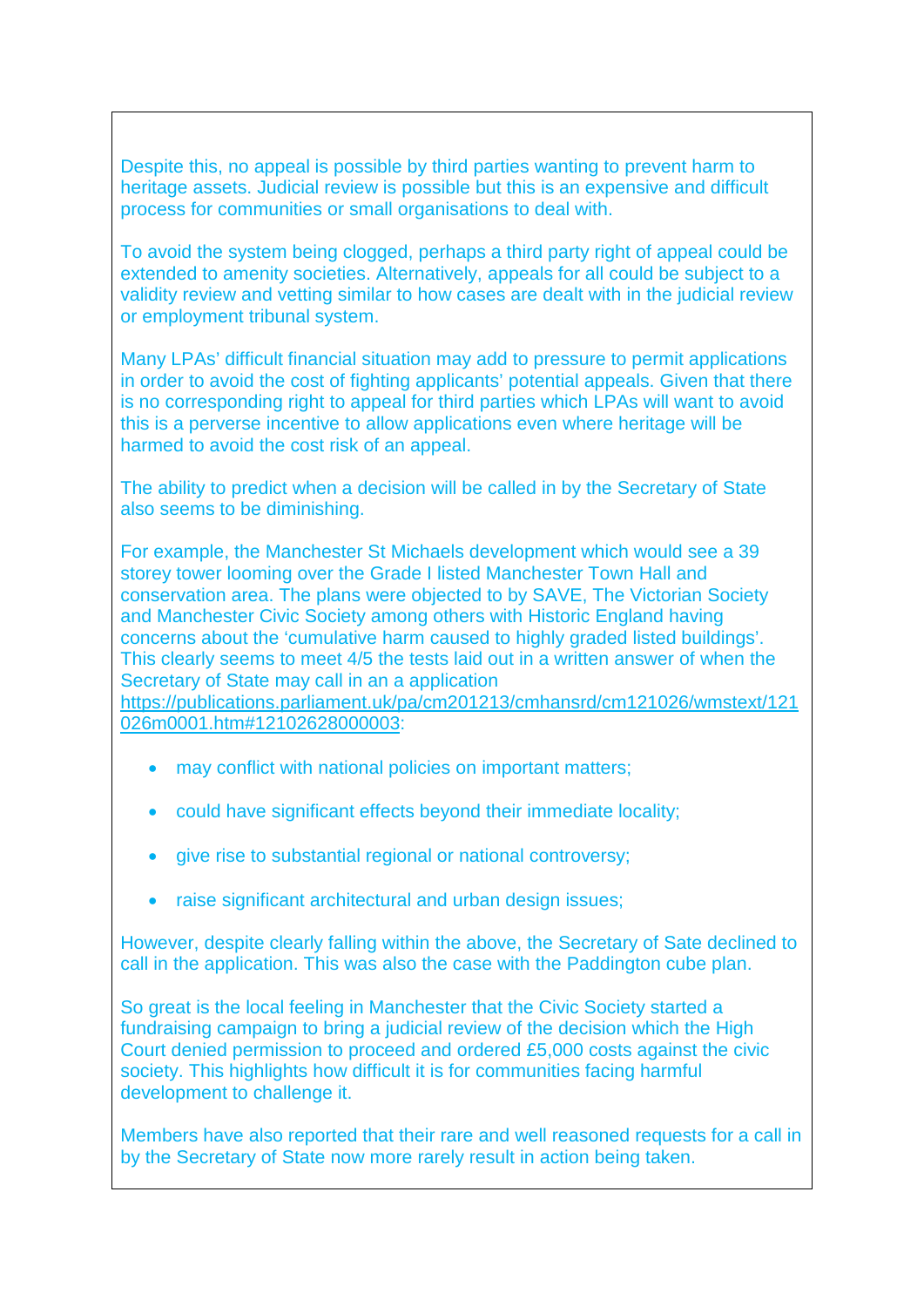There is also a concern that lack of detailed reasons for why the Secretary of State will not call in an application failing to take action making it difficult to understand why no actions is taken.

It would be useful for any guidance which planning inspectors receive to be public.

Some in the sector are concerned that written representations are not given as much weight as those who are able to attend an inquiry and be crossed examined. This favours the appellant who are more likely to be financially able to attend.

#### Q9. **In your experience, are the right appeals subject to an inquiry, rather than written representations or hearings?**

*NB the criteria the Planning Inspectorate take into account for determining the appeal procedure are set out in Annex K of the Planning Appeals Procedural Guide [\(https://www.gov.uk/government/publications/planning-appeals-procedural-guide\)](https://www.gov.uk/government/publications/planning-appeals-procedural-guide)*

| $\overline{\phantom{a}}$<br>Yes |  |
|---------------------------------|--|
|                                 |  |

**Comments** 

#### **IMPROVING EACH STAGE IN THE PROCESS**

Q10. **Receipt to valid**. On receipt of an appeal, the Planning Inspectorate undertake a check to ensure that all the relevant documents have been submitted. Many appeals are complete on submission and thus the process of checking is completed within a day. However, in a significant number of cases, some information is missing on receipt. In these cases, the Planning Inspectorate will contact the appellant to request the missing material.

The time taken for all inquiry appeals from receipt to being valid was an average of 4.5 weeks in 2017-18. **Could the receipt to valid stage be improved?**

|             | $Yes - a lot$ | Yes, but not | No. |
|-------------|---------------|--------------|-----|
|             |               | much         |     |
| Tick as     |               |              |     |
| appropriate |               |              |     |

If yes, please explain how it could be improved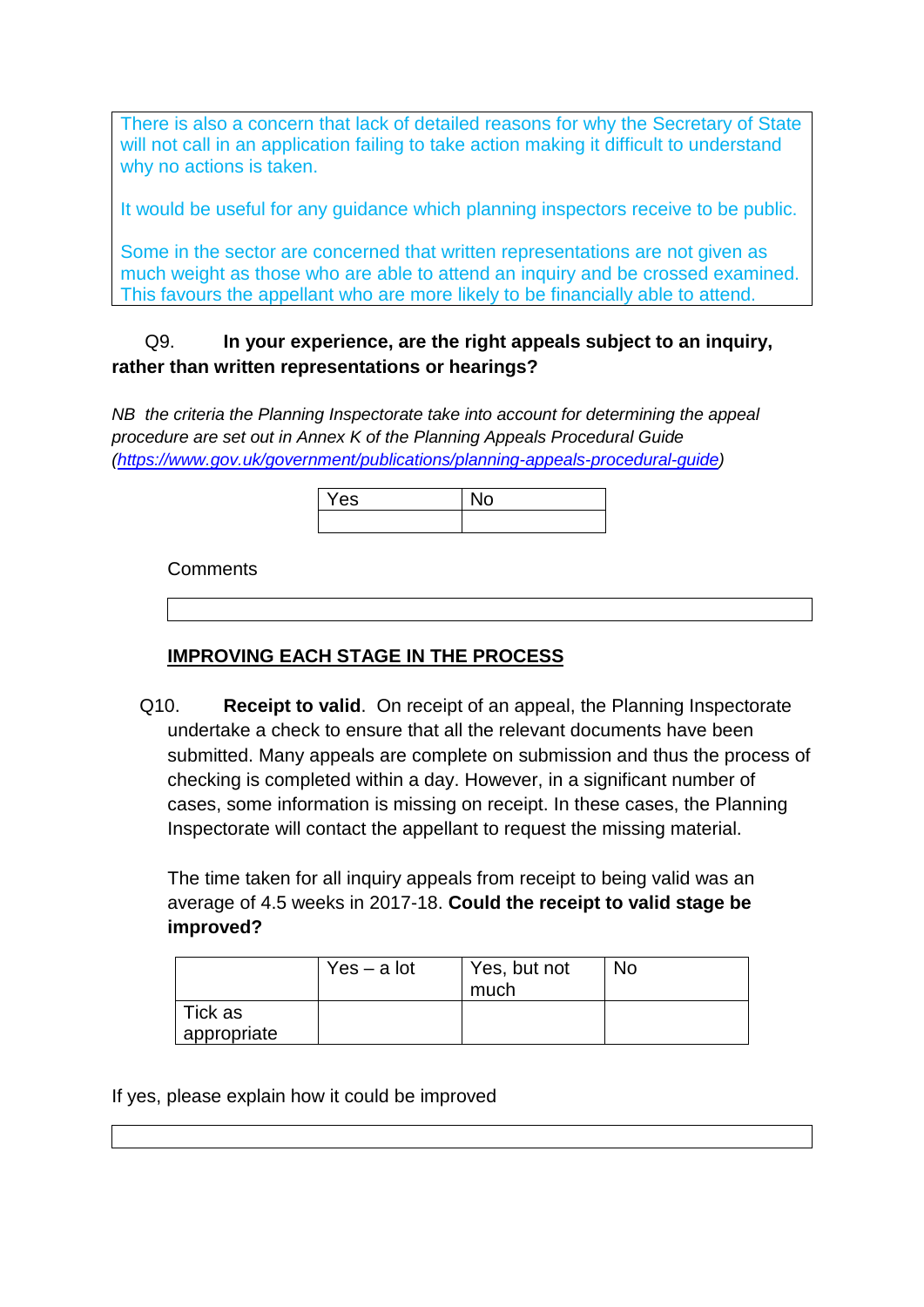Q11. **Valid to start date**. This stage includes the Planning Inspectorate confirming whether the inquiry process is the appropriate appeal procedure to use (following consultation with the local planning authority), setting up the file, and preparing the "start letter" which explains how the inquiry process will proceed. The issue date of the start letter is important in terms of the overall programme of the appeal.

This stage took an average of 2.7 weeks in 2017-18. **Could the valid to start stage be improved?**

|             | $Yes - a lot$ | Yes, but not<br>much | <b>No</b> |
|-------------|---------------|----------------------|-----------|
| Tick as     |               |                      |           |
| appropriate |               |                      |           |

If yes, please explain how it could be improved

Q12. **Start to event**. This stage covers the period from the start date to the first date of the inquiry event. It includes the agreeing and setting of the inquiry event dates, the pre-inquiry meeting when one is held, and the submission of different forms of evidence by all parties. This stage took an average of 29.4 weeks in 2017-18. **Could the start to event stage be improved?**

|             | $Yes - a lot$ | Yes, but not<br>much | No. |
|-------------|---------------|----------------------|-----|
| Tick as     |               |                      |     |
| appropriate |               |                      |     |

If yes, please explain how it could be improved

Perhaps a stricter approach could be taken to delays caused by the applicant. There is a perception that there is a greater leniency for applicants failing to supply documents on time when compared to third parties. Such leniency can make it hard to prepare a response to an appeal.

Q13. **Event to decision/submission of report**. This stage covers the period from the first date of the inquiry event to the decision being sent out, or in the case of a called in planning application, or an appeal that has been "recovered" for decision by the Secretary of State, this stage ends with the submission of the Inspector's report to the Ministry of Housing, Communities and Local Government.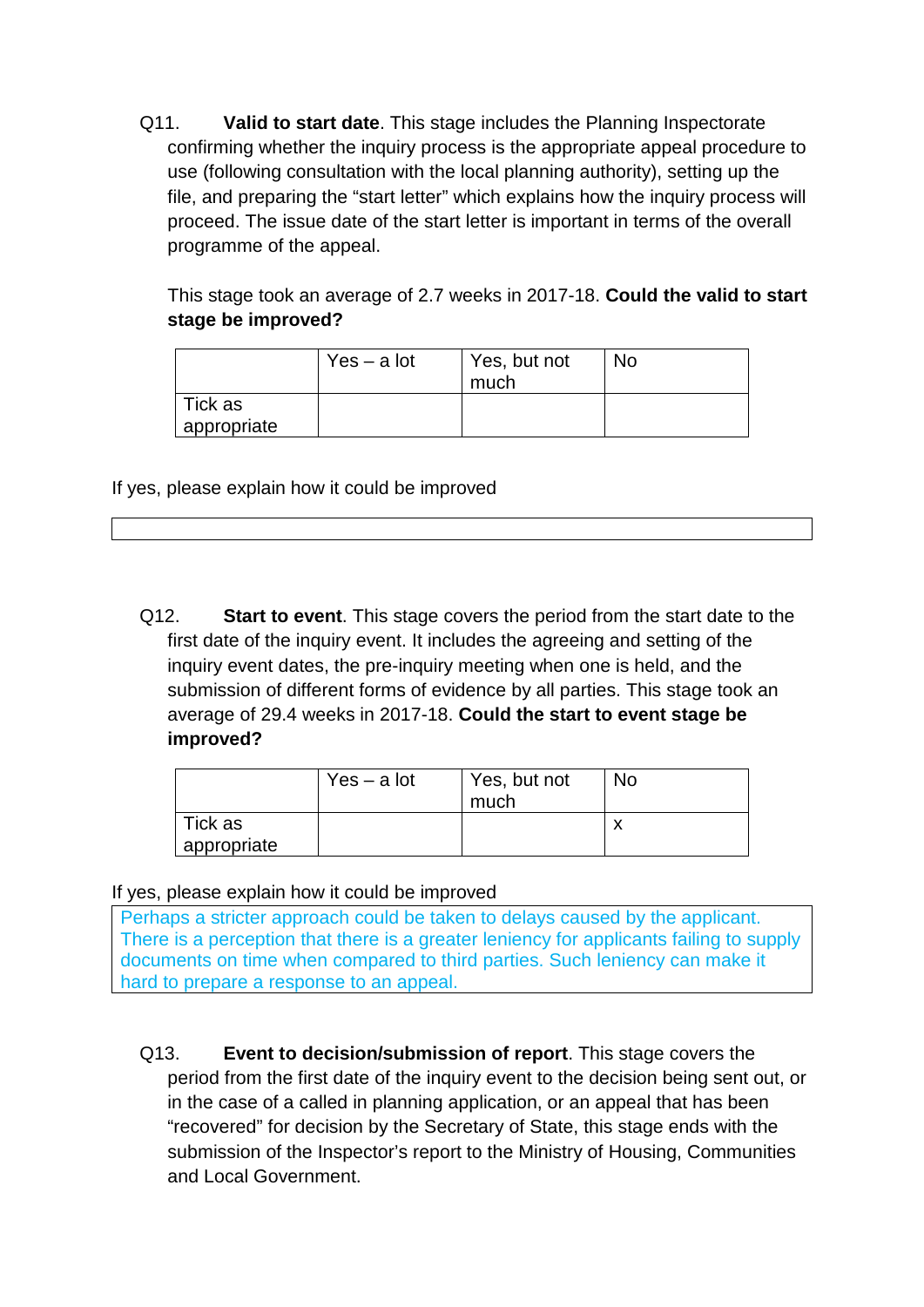This stage was an average of 10.9 weeks in 2017-18 for Inspector decisions. The average time period for the submission of reports for called in applications and recovered appeals was 21.4 weeks and 22.7 weeks respectively. **Could the event to decision/submission of report stage be improved?**

|             | $Yes - a lot$ | Yes, but not<br>much | <b>No</b> |
|-------------|---------------|----------------------|-----------|
| Tick as     |               |                      |           |
| appropriate |               |                      |           |

If yes, please explain how it could be improved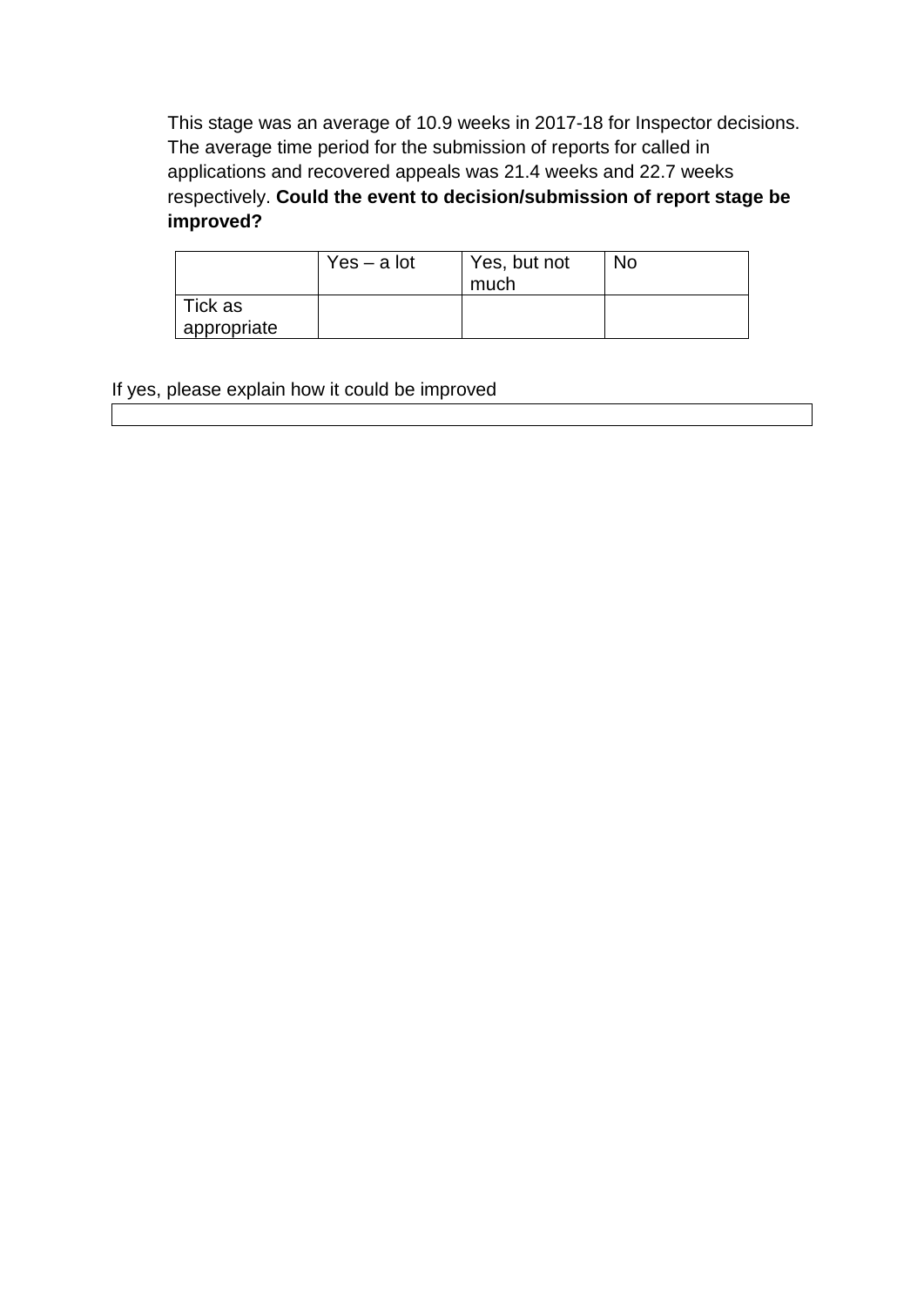#### **WIDER PROCESS AND OTHER ISSUES**

Q14. **Do you have any suggestions on how better use could be made of new technology, including artificial intelligence, to enable more efficient handling of inquiries at each stage?** (eg in relation to sharing of evidence or electronic working at inquiries). It would also be helpful if you could highlight any issues/risks to be avoided as well as good examples from elsewhere.

Community, local and national groups can be disadvantaged having to be involved in planning inquiries during the day time. Applicants tend to be pursuing an appeal as part of their jobs and therefore have no problem attending such events. Making greater use of remote appearances could help address this imbalance.

Q15. A substantial proportion of appeals that would be heard at an inquiry are withdrawn, typically before the inquiry starts. **What are your views on this matter and what, if any, steps would you suggest to limit the number of withdrawn inquiries?**

Discouraging appeals from being withdrawn during the process may mean that weak cases unnecessarily progress to inquiry. Weak appeals should not be lodged in the first place.

#### Q16. **Please give us any further suggestions, no matter how innovative, on how the planning appeal inquiries process may be improved.**

As above on extending the right to appeal to third parties, greater clarifications of when the Secretary of State will call in cases, requiring the Secretary of State to give reasons for not calling in decisions.

#### Q17. **Please give us any additional comments on the planning appeal inquiries process which you would like the Review to consider.**

The review is too focused on reducing the time that the appeals process takes. The key focus should be on improving the quality of decision making and analysing the inherent unfairness of a system which only allows one party to appeal.

If reducing the time of the process overall may impact on the quality of decision making the Government should not proceed. A full impact assessment of any changes on the quality of decision making should and the ability of third parties to engage with the process be carried out.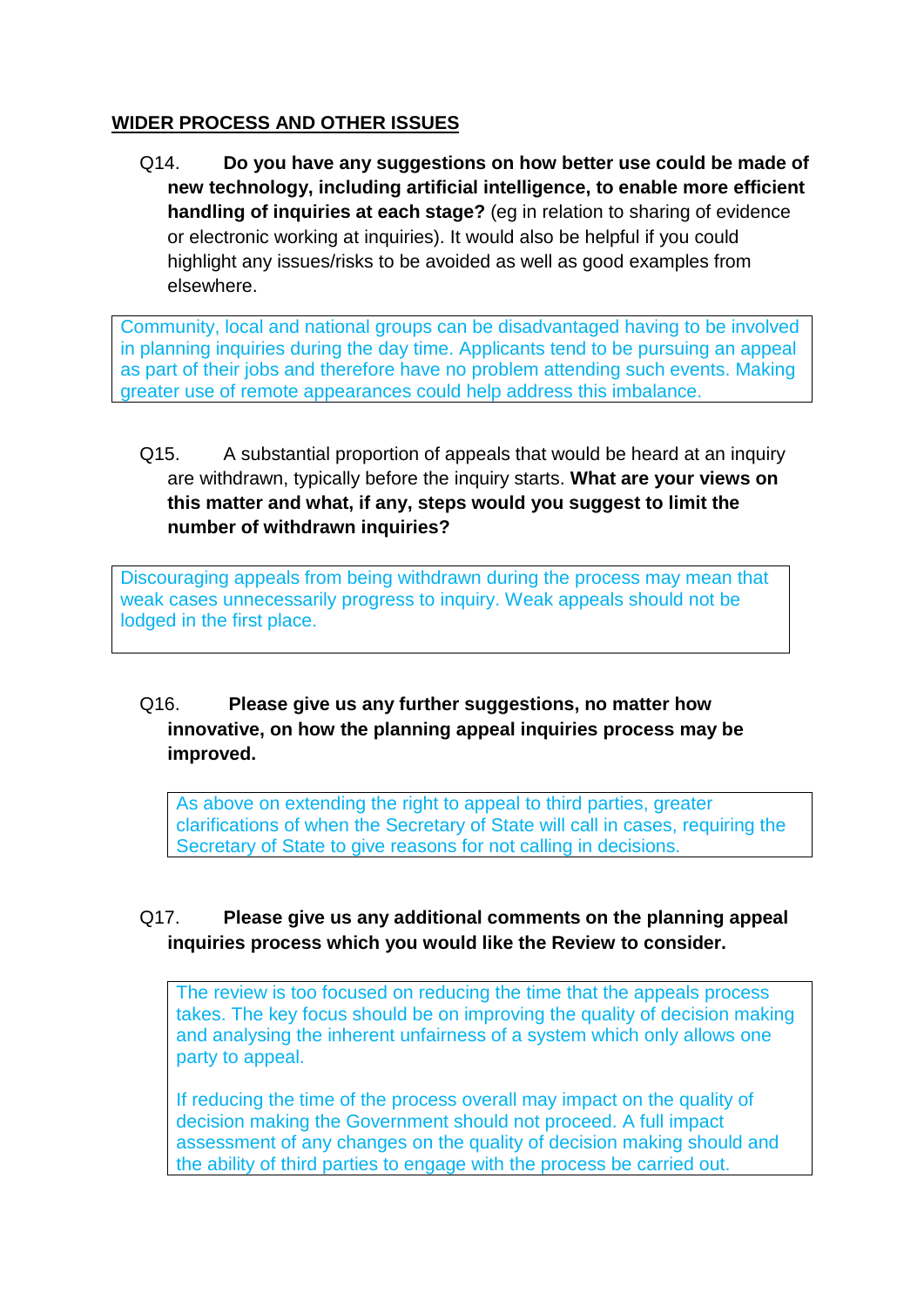Thank you for your response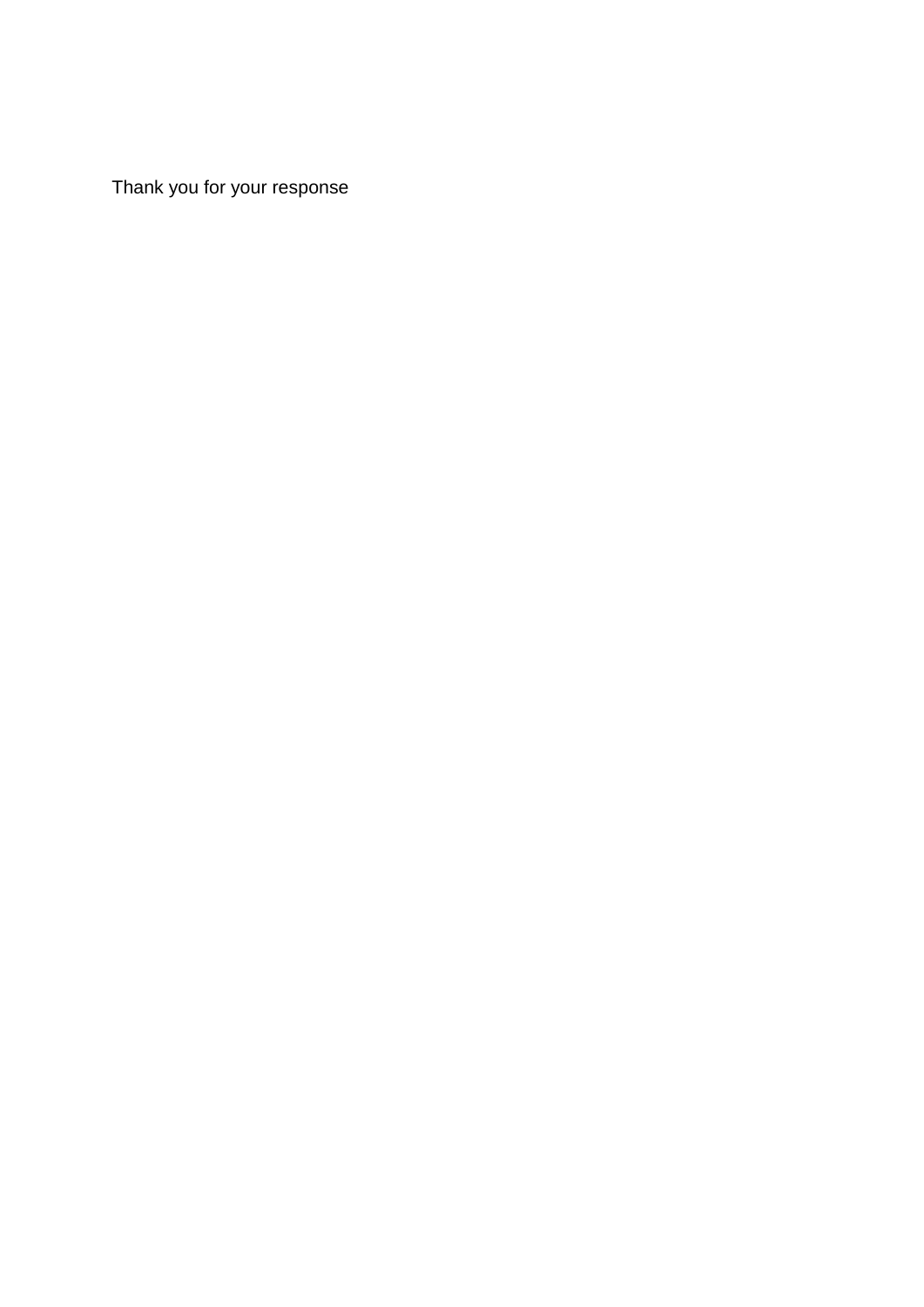### Annex A

#### **About this call for evidence**

This call for evidence document and call for evidence process have been planned to adhere to the Consultation Principles issued by the Cabinet Office.

Representative groups are asked to give a summary of the people and organisations they represent, and where relevant who else they have consulted in reaching their conclusions when they respond.

Information provided in response to this call for evidence, including personal data, may be published or disclosed in accordance with the access to information regimes (these are primarily the Freedom of Information Act 2000 (FOIA), the Data Protection Act 2018 (DPA), the EU General Data Protection Regulation, and the Environmental Information Regulations 2004.

If you want the information that you provide to be treated as confidential, please be aware that, as a public authority, the Department is bound by the Freedom of Information Act and may therefore be obliged to disclose all or some of the information you provide. In view of this it would be helpful if you could explain to us why you regard the information you have provided as confidential. If we receive a request for disclosure of the information we will take full account of your explanation, but we cannot give an assurance that confidentiality can be maintained in all circumstances. An automatic confidentiality disclaimer generated by your IT system will not, of itself, be regarded as binding on the Department.

The Ministry of Housing, Communities and Local Government will process your personal data in accordance with the law and in the majority of circumstances this will mean that your personal data will not be disclosed to third parties. A full privacy notice is included at Annex B.

Individual responses will not be acknowledged unless specifically requested.

Your opinions are valuable to us. Thank you for taking the time to read this document and respond.

Are you satisfied that this call for evidence has followed the Consultation Principles? If not or you have any other observations about how we can improve the process please contact us via the [complaints procedure.](https://www.gov.uk/government/organisations/department-for-communities-and-local-government/about/complaints-procedure)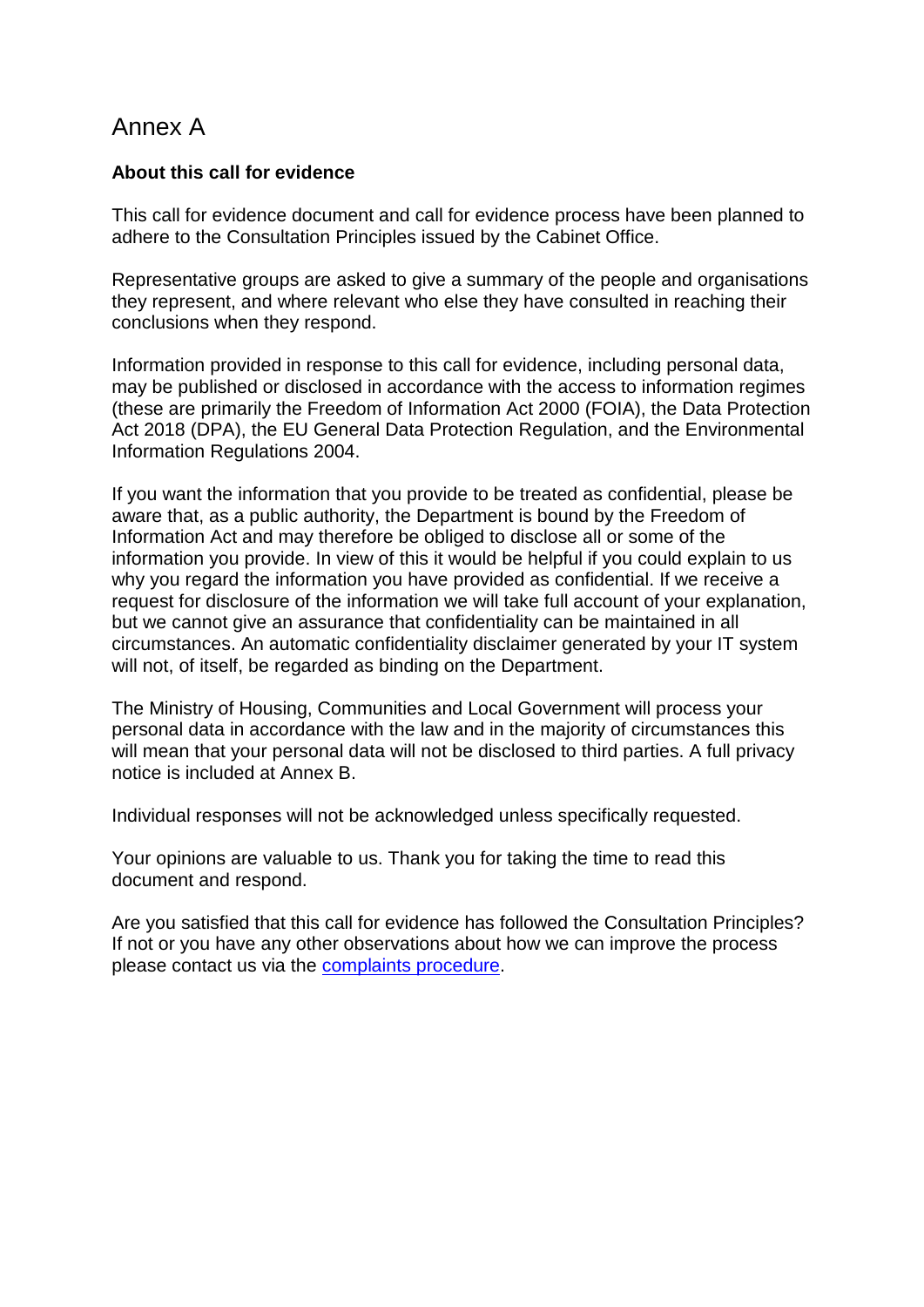## **Annex B**

#### **Personal data**

The following is to explain your rights and give you the information you are entitled to under the Data Protection Act 2018.

Note that this section only refers to your personal data (your name address and anything that could be used to identify you personally) not the content of your response to the call for evidence.

#### **1**. **The identity of the data controller and contact details of our Data Protection Officer**

The Ministry of Housing, Communities and Local Government (MHCLG) is the data controller. The Data Protection Officer can be contacted at [dataprotection@communities.gsi.gov.uk](mailto:dataprotection@communities.gsi.gov.uk)

#### **2. Why we are collecting your personal data**

Your personal data is being collected as an essential part of the call for evidence process, so that we can contact you regarding your response and for statistical purposes. We may also use it to contact you about related matters.

#### **3. Our legal basis for processing your personal data**

The Data Protection Act 2018 states that, as a government department, MHCLG may process personal data as necessary for the effective performance of a task carried out in the public interest. i.e. a call for evidence.

#### **4. With whom we will be sharing your personal data**

We will share your data with the Planning Inspectorate, who are working with us as part of the Inquiries Review Team.

#### **5. For how long we will keep your personal data, or criteria used to determine the retention period.**

Your personal data will be held for two years from the closure of the call for evidence.

#### **6. Your rights, e.g. access, rectification, erasure**

The data we are collecting is your personal data, and you have considerable say over what happens to it. You have the right:

- a. to see what data we have about you
- b. to ask us to stop using your data, but keep it on record
- c. to ask to have all or some of your data deleted or corrected

d. to lodge a complaint with the independent Information Commissioner (ICO) if you think we are not handling your data fairly or in accordance with the law. You can contact the ICO at [https://ico.org.uk/,](https://ico.org.uk/) or telephone 0303 123 1113.

**7. The Data you provide on SurveyMonkey will be stored by SurveyMonkey on their servers in the United States. We will also transfer any data you provide to us by email or hard copy to SurveyMonkey, so that all the data collected through the call for evidence is located in the same place and can be more**